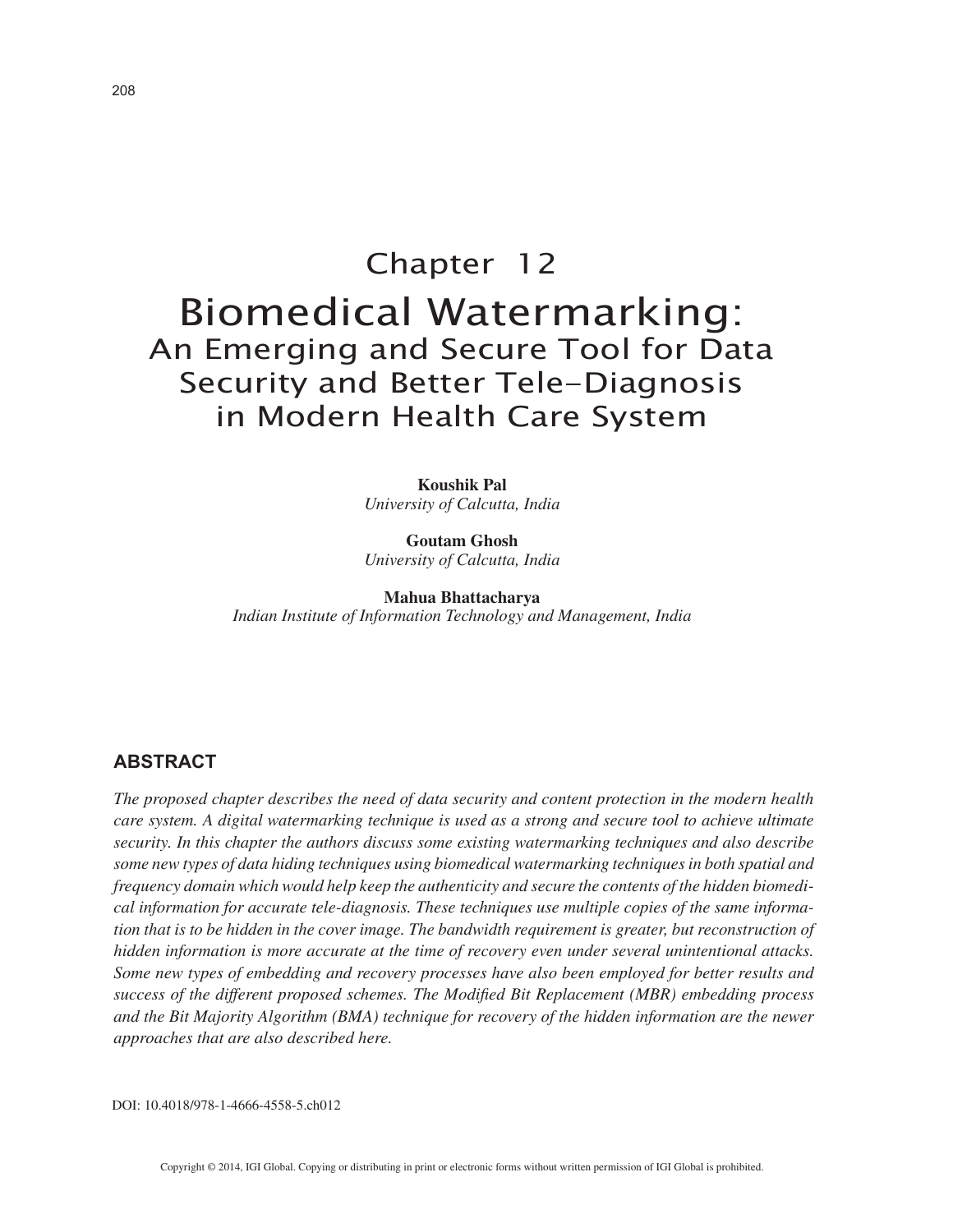## **INTRODUCTION**

Recent innovations and advancements in Medical Science not only increase the quality of the treatment, it also has introduced some new concepts like tele-diagnosis, tele-medicine and tele-surgery. These new concepts in modern health care system can give the facility of remote patient monitoring and helps patients to have a better diagnosis and treatment without actually going to the treatment center. A number of expert doctors from different locations can give their views and suggestions in the form of Electronic Patient Record (EPR) (Pal et al., 2012). The digitization of patient information such as EPR (electronic patient records), clinical and diagnostic images offers significant flexibility in medical diagnosis. In modern health care systems, HIS (Hospital Information System) and PACS (Picture Archiving and Communications System) (Cao et al., 2003), has formed the latest information technology infrastructure for a hospital based on the DICOM (Digital Imaging and COmmunication in Medicine) standard. And even this EPR can be stored for any future correspondence or reference.

As per the existing regulations prescribed by DICOM (Kobayashi et al., 2009), all patient records need to be secured and information confidentiality maintained. For biomedical images, modifications should not occur during data transfer over networks for both legal reasons and accurate treatment. If medical data is illegally obtained and the content is changed, it may lead to wrong diagnosis. Therefore, different protection mechanisms have evolved through several encryption and authentication techniques. Digital watermarking is one of the safest and popular methods that can embed medical data in a cover image without violating the DICOM format and enhancing medical data security. However, medical image watermarking requires extreme care when embedding additional information within medical images, because the additional information should not degrade the medical image quality (Liew et al., 2010).

Therefore appropriate biomedical image watermarking technique can introduce a new security layer that we expect to be preserved by continuous protection of the information during data storage, transmission.

Biomedical image watermarking is the process of embedding information imperceptibly into a medical image without changing image size or format such that the hidden information or the watermark can be extracted or recovered later. When applied for medical images, the watermarked image can still conform to the DICOM format. Some of the necessity for applying watermarking techniques to medical images is mentioned (Huang et al., 2011).

- 1. Watermarking technique should be invertible or reversible means once the image has been verified, the watermarked image should be reverted to the original image by removing the watermark.
- 2. There should be minimal perceptible changes in the watermarked image. The watermarked image should visually be the same as the original image.
- 3. There should be no impact on the stored images in the PACS server due to introduction of watermark.
- 4. Modification of the watermarked image may lead to unsuccessful verification. So proposed watermarking schemes should not change the amount of data that needs to be transferred.
- 5. Watermarking technique for authentication should be applied while transferring image data in DICOM format over the network.

A watermarking method is usually designed depending on a compromise between different requirements: capacity robustness privacy and imperceptibility. A biomedical image watermarking technique can be characterized by the following four features: imperceptibility, robustness, security, and capacity (Zain et al., 2007).